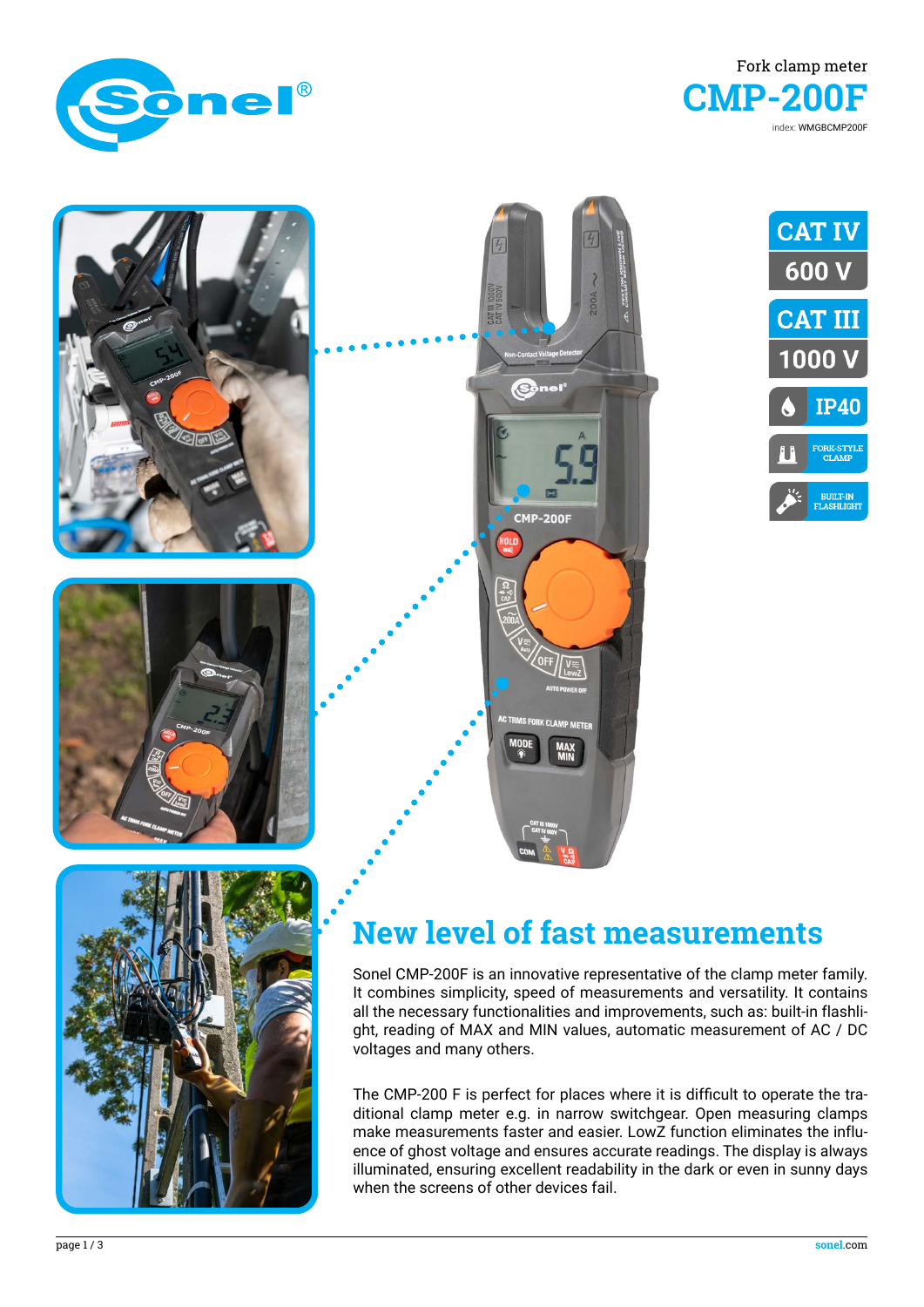## **Technical specifications**

| 200,0 A<br>0,1 A<br>$\pm(3\% \text{ m.v.} + 5 \text{ digits})$<br><b>AC current</b><br>from 0,001 V<br><b>AC voltage</b><br>up to 1000 V<br>from $\pm(1,2\% \text{ m.v.} + 2 \text{ digits})$<br>from 0,001 V<br>from $\pm (0.9\% \text{ m.v.} + 4 \text{ digits})$<br>DC voltage<br>up to 1000 V<br>Low-impedance voltage measurement Low Z<br>from 0,001 V<br>$\pm(3,0\% \text{ m.v.} + 40 \text{ digits})$<br>up to 600,0 V<br>from $\pm(1,0\% \text{ m.v.} + 4 \text{ digits})$<br>up to 60,00 MΩ<br>from $0,1$ $\Omega$<br><b>Resistance</b><br>from 0,01 nF<br>Capacitance<br>up to 4000 µF<br>from $\pm(3,0\% \text{ m.v.} + 5 \text{ digits})$<br><b>Basic characteristics</b><br>6.000 digits<br>Counting<br><b>HOLD</b><br>$\checkmark$<br>Automatic range choice zakresu<br>$\checkmark$<br><b>Advanced characteristics</b><br>Open clamp meters<br>$\checkmark$<br>Contactless voltage gauge<br>$\checkmark$<br><b>MIN / MAX</b><br>$\sqrt{}/\sqrt{}$<br><b>TRMS measurement</b><br>$\checkmark$<br><b>Other characteristics</b><br>Automatic power off<br>$\checkmark$<br>Low battery indicator<br>$\checkmark$<br><b>Built-in flashlight</b><br>$\checkmark$<br><b>Beeper</b><br>$\checkmark$<br><b>Display</b><br>segmental LCD, 4 digits<br><b>Type</b><br><b>Display backlight</b><br>manual<br><b>Safety and terms of use</b><br><b>CAT IV 600 V</b><br>Measurement category acc. to EN 61010<br>CAT III 1000 V<br><b>Safety level</b><br><b>IP40</b><br>230 x 44 x 66 mm   9.0" x 1.7" x 2.6"<br><b>Dimensions</b><br>Weight<br>270 g   0.6 lbs<br>540°C   41104°F<br><b>Work temperature</b> | <b>Measure functions</b> | Range | <b>Resolution</b>     | <b>Precision</b><br>$\pm$ (% m.v. + digits) |  |
|------------------------------------------------------------------------------------------------------------------------------------------------------------------------------------------------------------------------------------------------------------------------------------------------------------------------------------------------------------------------------------------------------------------------------------------------------------------------------------------------------------------------------------------------------------------------------------------------------------------------------------------------------------------------------------------------------------------------------------------------------------------------------------------------------------------------------------------------------------------------------------------------------------------------------------------------------------------------------------------------------------------------------------------------------------------------------------------------------------------------------------------------------------------------------------------------------------------------------------------------------------------------------------------------------------------------------------------------------------------------------------------------------------------------------------------------------------------------------------------------------------------------------------------------------------------------------------------------------------------|--------------------------|-------|-----------------------|---------------------------------------------|--|
|                                                                                                                                                                                                                                                                                                                                                                                                                                                                                                                                                                                                                                                                                                                                                                                                                                                                                                                                                                                                                                                                                                                                                                                                                                                                                                                                                                                                                                                                                                                                                                                                                  |                          |       |                       |                                             |  |
|                                                                                                                                                                                                                                                                                                                                                                                                                                                                                                                                                                                                                                                                                                                                                                                                                                                                                                                                                                                                                                                                                                                                                                                                                                                                                                                                                                                                                                                                                                                                                                                                                  |                          |       |                       |                                             |  |
|                                                                                                                                                                                                                                                                                                                                                                                                                                                                                                                                                                                                                                                                                                                                                                                                                                                                                                                                                                                                                                                                                                                                                                                                                                                                                                                                                                                                                                                                                                                                                                                                                  |                          |       |                       |                                             |  |
|                                                                                                                                                                                                                                                                                                                                                                                                                                                                                                                                                                                                                                                                                                                                                                                                                                                                                                                                                                                                                                                                                                                                                                                                                                                                                                                                                                                                                                                                                                                                                                                                                  |                          |       |                       |                                             |  |
|                                                                                                                                                                                                                                                                                                                                                                                                                                                                                                                                                                                                                                                                                                                                                                                                                                                                                                                                                                                                                                                                                                                                                                                                                                                                                                                                                                                                                                                                                                                                                                                                                  |                          |       |                       |                                             |  |
|                                                                                                                                                                                                                                                                                                                                                                                                                                                                                                                                                                                                                                                                                                                                                                                                                                                                                                                                                                                                                                                                                                                                                                                                                                                                                                                                                                                                                                                                                                                                                                                                                  |                          |       |                       |                                             |  |
|                                                                                                                                                                                                                                                                                                                                                                                                                                                                                                                                                                                                                                                                                                                                                                                                                                                                                                                                                                                                                                                                                                                                                                                                                                                                                                                                                                                                                                                                                                                                                                                                                  |                          |       |                       |                                             |  |
|                                                                                                                                                                                                                                                                                                                                                                                                                                                                                                                                                                                                                                                                                                                                                                                                                                                                                                                                                                                                                                                                                                                                                                                                                                                                                                                                                                                                                                                                                                                                                                                                                  |                          |       |                       |                                             |  |
|                                                                                                                                                                                                                                                                                                                                                                                                                                                                                                                                                                                                                                                                                                                                                                                                                                                                                                                                                                                                                                                                                                                                                                                                                                                                                                                                                                                                                                                                                                                                                                                                                  |                          |       |                       |                                             |  |
|                                                                                                                                                                                                                                                                                                                                                                                                                                                                                                                                                                                                                                                                                                                                                                                                                                                                                                                                                                                                                                                                                                                                                                                                                                                                                                                                                                                                                                                                                                                                                                                                                  |                          |       |                       |                                             |  |
|                                                                                                                                                                                                                                                                                                                                                                                                                                                                                                                                                                                                                                                                                                                                                                                                                                                                                                                                                                                                                                                                                                                                                                                                                                                                                                                                                                                                                                                                                                                                                                                                                  |                          |       |                       |                                             |  |
|                                                                                                                                                                                                                                                                                                                                                                                                                                                                                                                                                                                                                                                                                                                                                                                                                                                                                                                                                                                                                                                                                                                                                                                                                                                                                                                                                                                                                                                                                                                                                                                                                  |                          |       |                       |                                             |  |
|                                                                                                                                                                                                                                                                                                                                                                                                                                                                                                                                                                                                                                                                                                                                                                                                                                                                                                                                                                                                                                                                                                                                                                                                                                                                                                                                                                                                                                                                                                                                                                                                                  |                          |       |                       |                                             |  |
|                                                                                                                                                                                                                                                                                                                                                                                                                                                                                                                                                                                                                                                                                                                                                                                                                                                                                                                                                                                                                                                                                                                                                                                                                                                                                                                                                                                                                                                                                                                                                                                                                  |                          |       |                       |                                             |  |
|                                                                                                                                                                                                                                                                                                                                                                                                                                                                                                                                                                                                                                                                                                                                                                                                                                                                                                                                                                                                                                                                                                                                                                                                                                                                                                                                                                                                                                                                                                                                                                                                                  |                          |       |                       |                                             |  |
|                                                                                                                                                                                                                                                                                                                                                                                                                                                                                                                                                                                                                                                                                                                                                                                                                                                                                                                                                                                                                                                                                                                                                                                                                                                                                                                                                                                                                                                                                                                                                                                                                  |                          |       |                       |                                             |  |
|                                                                                                                                                                                                                                                                                                                                                                                                                                                                                                                                                                                                                                                                                                                                                                                                                                                                                                                                                                                                                                                                                                                                                                                                                                                                                                                                                                                                                                                                                                                                                                                                                  |                          |       |                       |                                             |  |
|                                                                                                                                                                                                                                                                                                                                                                                                                                                                                                                                                                                                                                                                                                                                                                                                                                                                                                                                                                                                                                                                                                                                                                                                                                                                                                                                                                                                                                                                                                                                                                                                                  |                          |       |                       |                                             |  |
|                                                                                                                                                                                                                                                                                                                                                                                                                                                                                                                                                                                                                                                                                                                                                                                                                                                                                                                                                                                                                                                                                                                                                                                                                                                                                                                                                                                                                                                                                                                                                                                                                  |                          |       |                       |                                             |  |
|                                                                                                                                                                                                                                                                                                                                                                                                                                                                                                                                                                                                                                                                                                                                                                                                                                                                                                                                                                                                                                                                                                                                                                                                                                                                                                                                                                                                                                                                                                                                                                                                                  |                          |       |                       |                                             |  |
|                                                                                                                                                                                                                                                                                                                                                                                                                                                                                                                                                                                                                                                                                                                                                                                                                                                                                                                                                                                                                                                                                                                                                                                                                                                                                                                                                                                                                                                                                                                                                                                                                  |                          |       |                       |                                             |  |
|                                                                                                                                                                                                                                                                                                                                                                                                                                                                                                                                                                                                                                                                                                                                                                                                                                                                                                                                                                                                                                                                                                                                                                                                                                                                                                                                                                                                                                                                                                                                                                                                                  |                          |       |                       |                                             |  |
|                                                                                                                                                                                                                                                                                                                                                                                                                                                                                                                                                                                                                                                                                                                                                                                                                                                                                                                                                                                                                                                                                                                                                                                                                                                                                                                                                                                                                                                                                                                                                                                                                  |                          |       |                       |                                             |  |
|                                                                                                                                                                                                                                                                                                                                                                                                                                                                                                                                                                                                                                                                                                                                                                                                                                                                                                                                                                                                                                                                                                                                                                                                                                                                                                                                                                                                                                                                                                                                                                                                                  |                          |       |                       |                                             |  |
|                                                                                                                                                                                                                                                                                                                                                                                                                                                                                                                                                                                                                                                                                                                                                                                                                                                                                                                                                                                                                                                                                                                                                                                                                                                                                                                                                                                                                                                                                                                                                                                                                  |                          |       |                       |                                             |  |
|                                                                                                                                                                                                                                                                                                                                                                                                                                                                                                                                                                                                                                                                                                                                                                                                                                                                                                                                                                                                                                                                                                                                                                                                                                                                                                                                                                                                                                                                                                                                                                                                                  |                          |       |                       |                                             |  |
|                                                                                                                                                                                                                                                                                                                                                                                                                                                                                                                                                                                                                                                                                                                                                                                                                                                                                                                                                                                                                                                                                                                                                                                                                                                                                                                                                                                                                                                                                                                                                                                                                  |                          |       |                       |                                             |  |
|                                                                                                                                                                                                                                                                                                                                                                                                                                                                                                                                                                                                                                                                                                                                                                                                                                                                                                                                                                                                                                                                                                                                                                                                                                                                                                                                                                                                                                                                                                                                                                                                                  |                          |       |                       |                                             |  |
|                                                                                                                                                                                                                                                                                                                                                                                                                                                                                                                                                                                                                                                                                                                                                                                                                                                                                                                                                                                                                                                                                                                                                                                                                                                                                                                                                                                                                                                                                                                                                                                                                  |                          |       |                       |                                             |  |
|                                                                                                                                                                                                                                                                                                                                                                                                                                                                                                                                                                                                                                                                                                                                                                                                                                                                                                                                                                                                                                                                                                                                                                                                                                                                                                                                                                                                                                                                                                                                                                                                                  | Storage temperature      |       | $-20+60°C$ $-4+140°C$ |                                             |  |